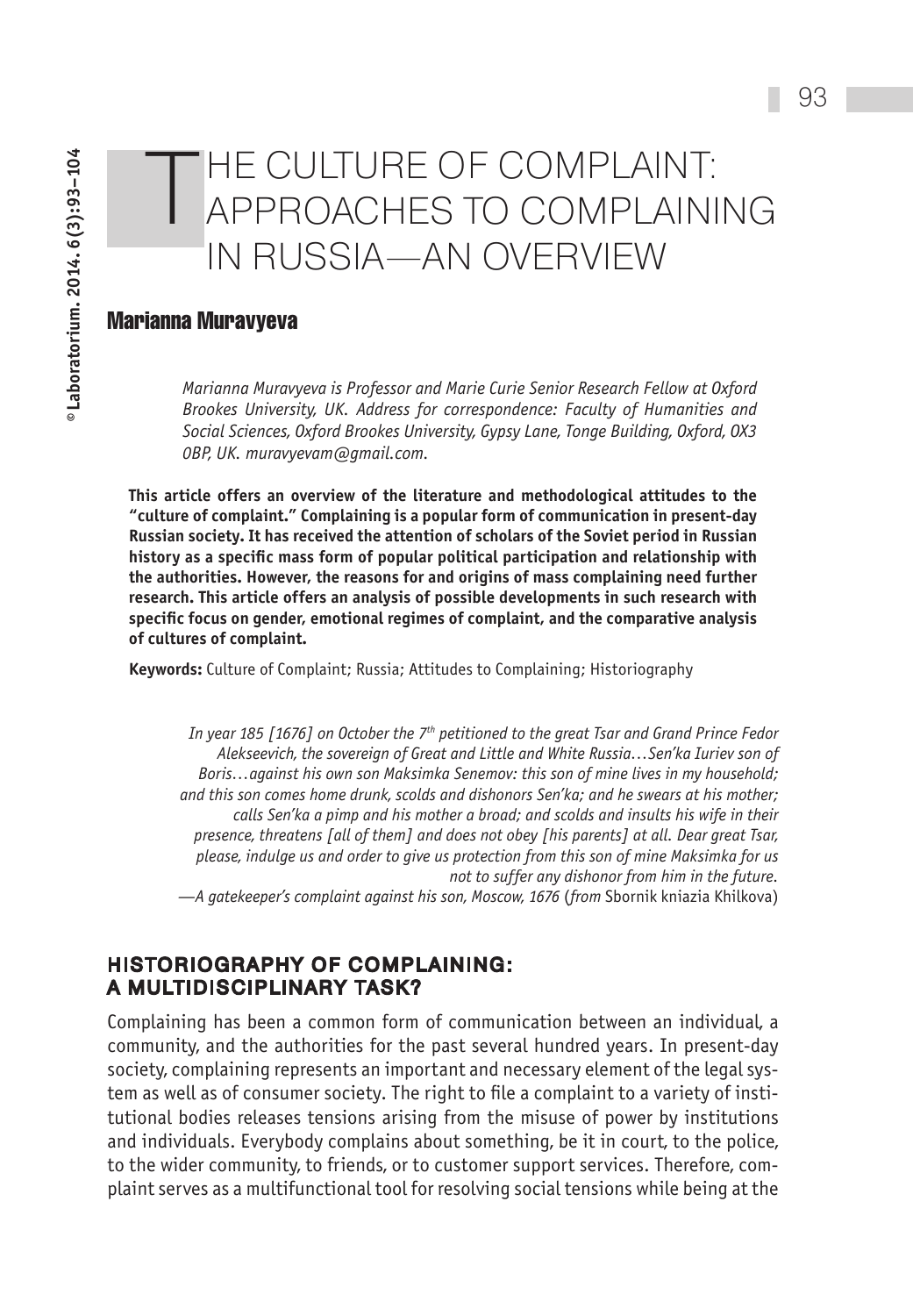same time a mode of self-expression for channeling personal anxieties. In this overview, I would like to analyze various functions of complaint as they have been presented in contemporary research and suggest certain historical continuities relevant to present-day Russian society.

In Russia, cultural attitudes to complaining can be summarized by the famous Soviet request, "Give me the complaint book!" (*Daite zhalobnuiu knigu!*).1 This request-turned-slogan signifies the relationship between a Soviet person and the authorities in the context of deficit consumption practices and political powerlessness. Scholars have focused on complaining as a form of political communication within the Soviet society and as a form of civil activity for the Soviet and later Russian citizens who understood complaining as an instrument for the protection of their human rights (Lukin 2000; Bogdanova 2003).

The Stalinist period is especially attractive to those scholars who study forms of oppression and the position and attitudes of oppressed populations. Indeed, complaints originating from "ordinary" Soviet citizens represent a unique source of information about their everyday lives and the new challenges they faced, as well as their political views and discontent with Soviet authorities (Fitzpatrick 1996a). These "weapons of the weak" characteristic of authoritarian societies often function as a report conveying people's political views as well as hinting at desirable changes (Scott 2008). In the context of Stalinist society complaint often turned into a strategic tool for claiming justice not only on behalf of the individual but also wider society, functioning as a letter of denunciation or *donos*, an infamous strategy of using extralegal methods to solve petty squabbles (Kozlova 1996; Livshin and Orlov 1999; Orlova 2004).

However, not every communication involved denunciation or had it as its goal. There has been a trend in these studies to overemphasize the function of complaint as denunciation in order to underline the coercive nature of Stalinist society (Nérard 2004; Merl 2012). Based on the analysis of discursive practices (Orlova 2004; Utekhin 2004) scholars have developed various classifications of complaints coming from the diverse and complex corpus of sources known as "letters to the authorities" (Livshin and Orlov 1998). The majority of scholars treat complaints as a certain genre, that is, as a literary source, and thus the classifications they come up with focus on the literary functions of these narratives. Generally, complaints are divided into the categories of complaint, petitions, letters, reports, and denunciations (*donos*) (Orlova 2004). They could be further divided according to the types of addressee (recipients of complaints) or authors of complaints (Fitzpatrick 1996b; see also overview in Bogdanova 2006:69–75). While these classifications are important and reveal a complex and complicated world of personal motivations, strategies, and discursive methods, they usually overlook the legal side of complaining, that is, that filing a complaint creates a fact of law which materializes in certain legal consequences, be they civil, administrative, or criminal proceedings. In the second part of this overview I will focus on the historical development of the legal functions of complaining.

<sup>1</sup> This slogan became famous after the movie with the same title was released in 1965. The plot criticized the rude and disrespectful treatment of customers in one of Moscow's restaurants, satirically attacking Soviet-style customer service.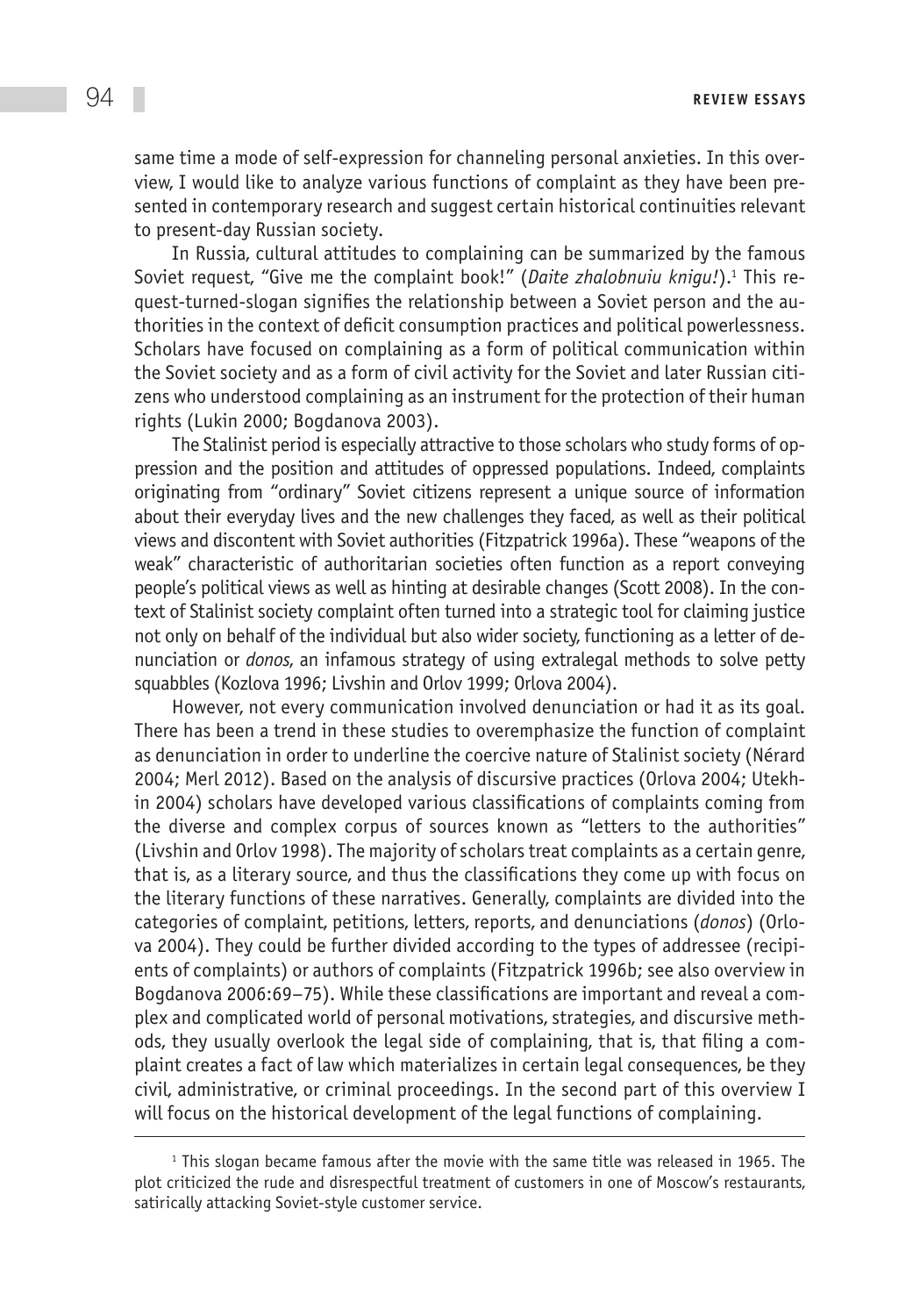#### FROM CHELOBITNAIA (PETITION) TO ZHALOBA (COMPLAINT): The Transformation of Power Relations

Russia has long history of complaint. There are famous literary examples of complaints (or rather lamentations), including "The Petition of Daniil Zatochnik" (thirteenth century) and "Two Petitions of Ivan Peresvetov" (1540s) (*Biblioteka literatury drevnei Rusi* 1997–2010, 4:268–283; 9:428–451). Both texts have received much attention from scholars and have been treated as major documents in the history of Russian literature and legal and political writings. That both authors used petitioning as a form of address to the ultimate authority (a monarch) is hardly surprising; both take their personal grievances to the wider contextual level of general "wrongs" happening in society and the country. Therefore, these petitions represent semilegal documents having very specific purposes and anticipated results. That is exactly what petition was about: to lay out individual (or collective) grievances and suggest ways of solving them (Chekunova 2001; see also in the African context Korieh 2010). The petition as a literary genre has been well studied by scholars of Russian literature, who also created a tradition of examining petitions as literary texts rather than legal documents. At the same time, petitions played an important communicative and legal function in forming the system of Russian justice prior to the nineteenth century and were widely used by all segments of Russian society (Vysotskii 1987). Petitions initiated official legal proceedings by filing a complaint with the authorities, which they had to investigate.

In pre–nineteenth century Russia, there were three types of documents for initiating a legal action: a petition (*chelobitnaia/proshenie*), a complaint (*zhaloba*), or a report (*iavka/donos*), all three of which became well-established legal tools for demanding justice and which are all found in the Soviet and post-Soviet periods. A petition was originally called *chelobitnaia*, describing the old process of petitioning, which included the act of "*bit' chelom*"—"beat by the forehead"—that is, kneeling or bowing so one's forehead touches the ground in front of the tsar, which signified the relationships between an individual and the state in the context of the personal authoritarian political regime. The word *chelobitnaia* was used until almost the end of the eighteenth century, when in 1786 the order was given to call it *proshenie* (petition) or *zhalobnitsa* (complaint), and instead of "*bit' chelom*" to use the words "*prinosit' zhalobu*" (file a complaint) or "*prosit'*" (petition) (*Polnoe sobranie zakonov Rossiiskoi Imperii* 1830, 22:16329). The *chelobitnaia* as a form of petition suggested a humble request for justice and clearly defined power relations between the authorities and individuals; the latter usually described themselves as "slaves" (*raby*) and used diminutives for their names (Kollmann 1999:111). The 1786 law also prohibited the use of the word "slaves" and ordered the use of "loyal subjects" (*vernopoddannye*) instead. This transformation marked a significant change in power relations and elevated people to the status of "subjects," which was consistent with Catherine II's social and political reforms.

The form and content of petitions changed during the eighteenth century with major changes advanced by Peter I. Generally both seventeenth- and eighteenthcentury petitions included the title of Tsar or Patriarch (until the Patriarchate was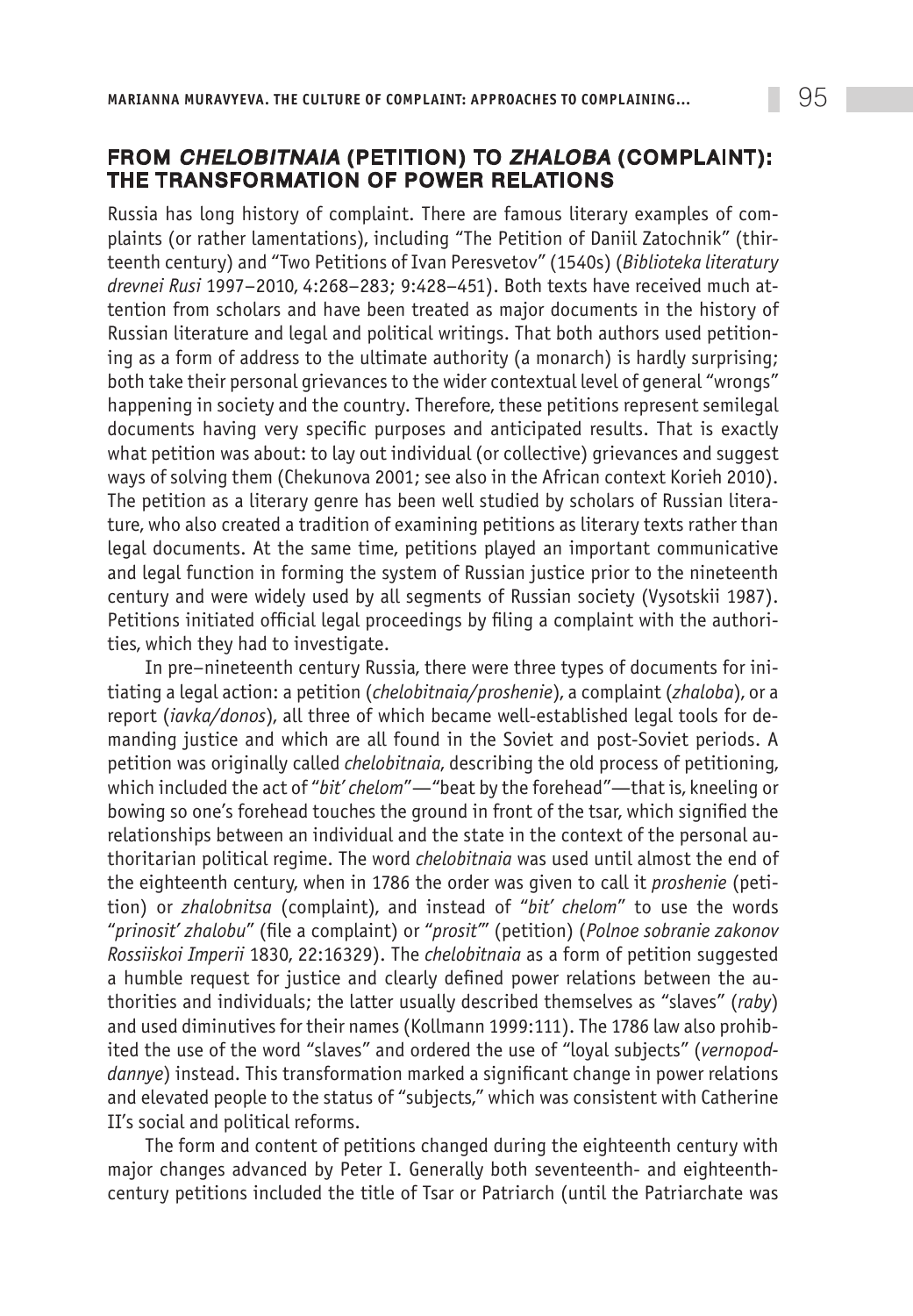abolished), the personal information of the complainant (name, social standing, profession, or rank), a summary of the case, the request (what the complainant wanted), and signatures (see also Volkov 1974). The 1723 Law on the Form of Trials ordered all petitions to be divided into paragraphs, so that the charges brought and the request itself would be sound and clear (*Polnoe sobranie zakonov Rossiiskoi Imperii* 1830, 7:4344). For example:

> To the Sovereign Right Reverend Aleksandr Archbishop of Velikii Us'tiug and Tot'ma, I Tat'iana daughter of Nikifor and wife of Nikifor Grigoriev, humbly petition. Thy orphan's complaint is against Pavel son of Andrei Podsil'nykh. In the present two hundred and second year on the third day of September he, Pavel, beat me and maimed me to death and dishonored me and raped me and I do not know why, and gave me a black eye and I have witnesses…; Sovereign Right Reverend Aleksandr Archbishop of Velikii Us'tiug and Tot'ma, favor me and order, Sovereign, the bailiff, Petr Vasil'ev, the priest of the Spasskaia Church in Krasnobor, to find him, Pavel, and interrogate him and find my witnesses…and interrogate them as well and have him, Pavel son of…, on bail and bring him into your Archbishop's chancellery to answer my charges; Sovereign, great Prelate, have mercy on me and grant me…2

This 1693 petition includes a detailed request of what should be done with the perpetrator in terms of procedure. The complainant does not ask for justice here directly; she (or a clerk on her behalf) rather makes sure to follow the correct procedure: to send a bailiff to arrest the offender, to collect bail, and to bring him to the archbishop's chancellery to face trial. A very similar text can be found in the twentieth century as the format of complaint did not change much (see examples in Livshin and Orlov 1998; Bogdanova 2006).

The same formulae can be found in a 1761 petition, which is divided into paragraphs (while the 1693 petition represents a single narrative):

> The Most Serene Powerful Grand Sovereign Empress Elisavet Petrovna Autocrat of All Russia All Merciful Sovereign

> I, the wife of navy midshipman Ivan son of Tikhan Nefed'ev Paraskeva, daughter of Efim, petition you against my husband and my petition has the following points:

-1-

I married him in…1759 being a widow…

-2-

In 1760 on October 21 this husband of mine arrived back from sea, started beating me mercilessly, unknown to me on which malicious grounds, and scolded me inhumanly and sent me to find whores for adultery and I refused and he beat me for that…

<sup>2</sup> Rossiiskaia natsional'naia biblioteka (RNB), otdel rukopisei, f. 299, no. 1324, l. 1.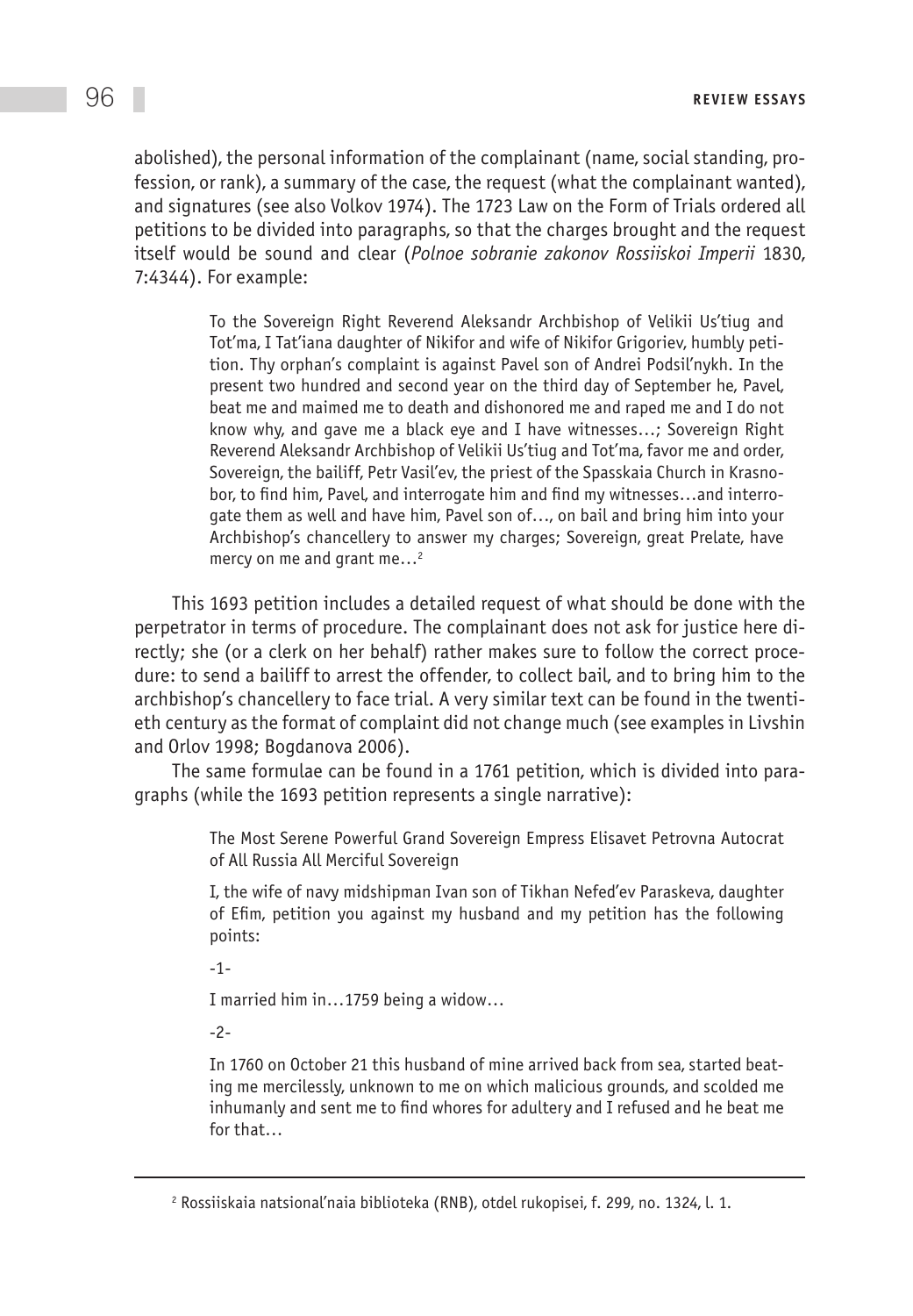And I was pregnant and miscarried because of his beatings…

-3-

And this March on the 14th day he beat me to the point of death and evicted me from the house and ordered me to file for divorce from him…

Let by the Royal Her Imperial Majesty's order my petition be accepted by St. Petersburg Consistory Court and the above-mentioned husband of mine be found and interrogated and punished according to the Church Father's rules and royal ordinances, and his dishonorable actions against me and bruises be described…

Merciful Sovereign I beg you to make a decision upon my case...<sup>3</sup>

Again, it is important to note that the complainant requested a certain procedure, but not justice as such. Both petitions suggest that all petitioners could ask for was the correct procedure with open results, supposedly in their favor, but with the possibility that real arbitrary power would act upon its own logic. The same situation is found in prerevolutionary, Soviet, and post-Soviet complaints (Verner 1995).

Almost all petitions were written by professional clerks called *ploshchadnye pod'iachie* (square clerks) or court clerks. Filing a petition happened in the presence of many other people. This was true for both the seventeenth and the eighteenth centuries and had nothing to do with the complainant's level of literacy. Even if a complainant was literate s/he might not have the skills to compose a legal document correctly, so instead of writing it her/himself a complainant had to rely on the clerk's professional expertise. This underlines one big difference between a complaint as a legal document and a complaint as a literary genre. In the first case, a complaint is always reviewed and revised by low-level representatives of the authorities (clerks) to make it fit the accepted legal formulae (Vologzhanin 1965; Iarkov 2009), while in the second case the letter of complaint might survive in its original form, providing researchers with possibilities for insight into individual motives and rationales.

The problem of authorship is important in the context of verifying the authenticity of the information contained in a petition. The question was how much the clerk influenced and participated in the creation of a petition. Even if a petitioner was literate, this participation could be quite substantial, because a clerk had to structure the information he received in the correct form, making sure that all the necessary formal details,<sup>4</sup> such as the title of the sovereign, were correct.<sup>5</sup> This re-

<sup>3</sup> Tsentral'nyi gosudarstvennyi istoricheskii arkhiv Sankt-Peterburga (TsGIA SPb), f. 19, op. 1, d. 4917, ll. 1–2.

<sup>4</sup> These included personal data, the date of the petition, and the name of the clerk (*Polnoe sobranie zakonov Rossiiskoi Imperii* 1830, 2:1241; 3:1363; 4:1836 no. 7, 1884; 5:2865, 3068, 3251; 7:4769; 15:10980, 11459).

<sup>5</sup> An incorrect title could bring a charge of treason, so clerks had to be very careful in their work (see examples in Novombergskii 1911). The official title was confirmed after each accession to the throne and published in a special ordinance (*Polnoe sobranie zakonov Rossiiskoi Imperii* 1830, 7:4755, 5071; 8:5501; 11:8475; 15:11392; 16:11590; 24:17365).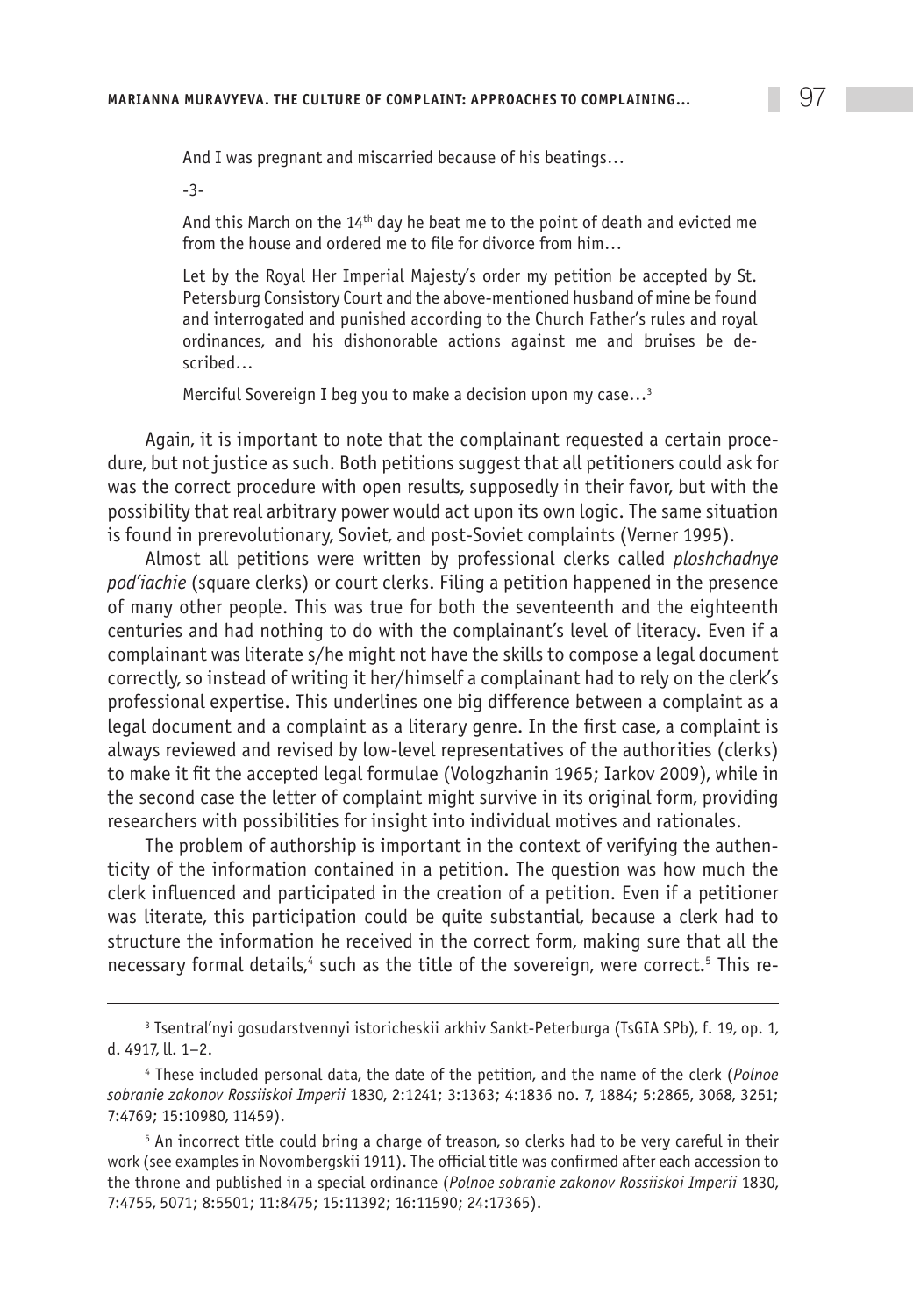quired certain skills. The clerk also had to define the appropriate chancellery and/or other court authority to which this petition should be submitted (*Polnoe sobranie zakonov Rossiiskoi Imperii* 1830, 5:2865) unless a petitioner went directly to the appropriate body, in which case the petition was taken by the relevant clerk. The clerk also had to make sure that a petition contained only one charge, that there was no unnecessary information (only direct evidence pertaining to the case), and that no vulgar or offensive words were used (*Polnoe sobranie zakonov Rossiiskoi Imperii* 1830, 4:1806; 5:3261 no. 3, 4, 3417; 6:3577; 13:10155; 16:12240; 25:18468). Moreover, to make the case successful (that is, to have the petition accepted by the court and an investigation ordered) the charges had to match the official names of the crimes contained in the appropriate laws*.* Thus whatever words the petitioner might have used were transformed into the correct terms for the offenses. All this did not leave much room for the authentic words of a petitioner. The skills and professionalism of the clerks, on the other hand, were significant. In this context litigation with officials (for example, in cases of abuse of power or corruption) was extremely difficult, and the petitioning party (if not from the same socio-professional background or the nobility, who could afford the best clerks) found itself in a very disadvantageous position. It was even more difficult in small communities, where there were not many clerks and some of them served as officials for local bodies, thus a petitioner had to think twice before making the first move.

It was not only the clerk who selected the information on behalf of the petitioner. The petitioner her/himself made certain choices as to how much information to disclose to the clerk or other official. This selectiveness depended on various circumstances: how well the petitioner knew the clerk or the official, the situation in which the information was to be disclosed, how many others were present, the social status of the petitioner, the gender of the petitioner, whether they were married, unmarried, or widowed, rich or poor. Clerks and officials were all men, so women in the position of petitioner had to follow certain rules of speech and behavior as to what to say and how to say it. The clerks then restructured their words according to the appropriate form. Local offices (chancelleries, departments, local inns [*s"ezzhii dvor*]) were always crowded. Plaintiffs had a very good chance of meeting either their offender or his/her family members and associates. For example, in cases of rape an assaulted woman had to explain her case to the clerk loudly to be heard over the shouts of others. Oral accusations and insults as well as fights could happen right on the spot (Kosheleva 2004). Many petitioners bringing charges on sensitive matters (sex crimes being probably among the most sensitive) had to be very selective in what they told the clerk, but the information had to be sufficient to merit launching a case (see also Howe 2010).

Complaints and petitions as legal documents require very sensitive analysis of their contents not only from the point of view of their language and stylistics, but also from the point of view of their place in the process of negotiations between individuals and the authorities as to why and how to achieve justice. This brief historical overview of the origins of complaints suggests that their forms did not change much, which might mean that forms of complaints represent stable mechanisms of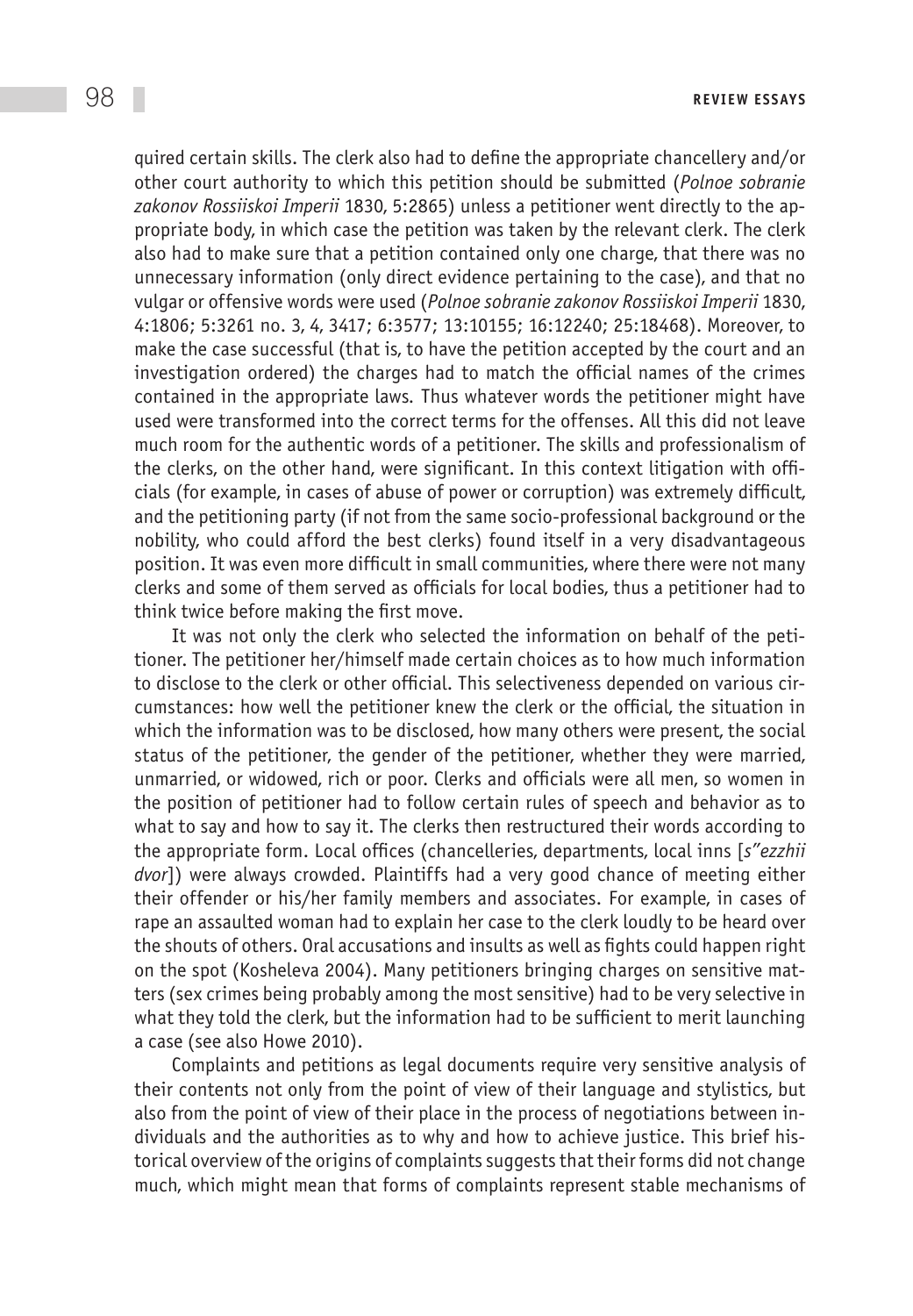communication with authorities despite major political, social, and economic transformations. At the same time, it might mean that the nature of power relations between the individual and the state did not change profoundly, that is, that individuals continued to appeal to the authorities within a paternalistic framework expecting ultimate justice to come from above.

### Why Complain? The Rhetoric of Complaint

Scholars underline that complaints occur when a speaker (S) expresses displeasure or annoyance as a reaction to a past or ongoing action, the consequences of which affect S unavoidably. In this case, the hearer (H) is considered by S to be the person responsible for the offensive action. As a speech act, complaints entail a rather high degree of threat to one's positive face, since S conveys some sort of negative feelings towards H (Olshtain and Weinbach 1987:195; Pinto and Raschio 2008:223). Therefore, a complaint as an act of active speech functions as a mode of self-expression in a wide range of situations. As a result, its motivation depends on a number of personal characteristics, which are recognized as crucial for selfidentification and the ability to make a complaint. In different historical and cultural settings, these characteristics could differ, but they would include gender, class, race, and age.

Understanding complaint as a mode of self-expression and egodocument revealing motives, prejudices, and ambitions and providing intersubjective communication with a historical individual opens up a range of insights into the nature of subjective experience (Fulbrook and Rublack 2010). Moreover, complaining is a strong negative narrative pushing for the revelation of problems; hence, through analyzing complaints we can recreate the ideal state of affairs people saw as desirable (Weeks 2004). Therefore, the persona of the complainant, whether individual or collective, acts within certain historical, cultural, social, economic, and political contexts to convey through their own subjectivity a view of the objective outside world. This seems to be one aspect worthy of further research. Who is this persona, or, in other words, who complains?

Scholars, especially linguists and psychologists, have repeatedly pointed out differences in how men and women express themselves. Complaint stories were ascribed as specifically "feminine" to the extent that complaining entails taking a vulnerable role that is not considered appropriate for male speakers in Western societies (Günthner 1997). Indeed, complaining might put a person in a vulnerable and disadvantaged position in relation to those in positions of power. The assumption that women complain more than men comes from stereotypes of male and female behavior that associate complaining with submissiveness, passivity, and vulnerability (Boxer 1996; Conway and Vartanian 2000). While in some situations (for example, in family conflicts and domestic abuse [Muravyeva 2014]) women complain more than men do, in others (especially in consumer affairs) men are found to have a higher propensity for complaint (Parker, Funkhouser, and Chatterjee 1993; Gursoy, McCleary, and Lepsito 2007). Gender reveals itself not in the numbers of men or women com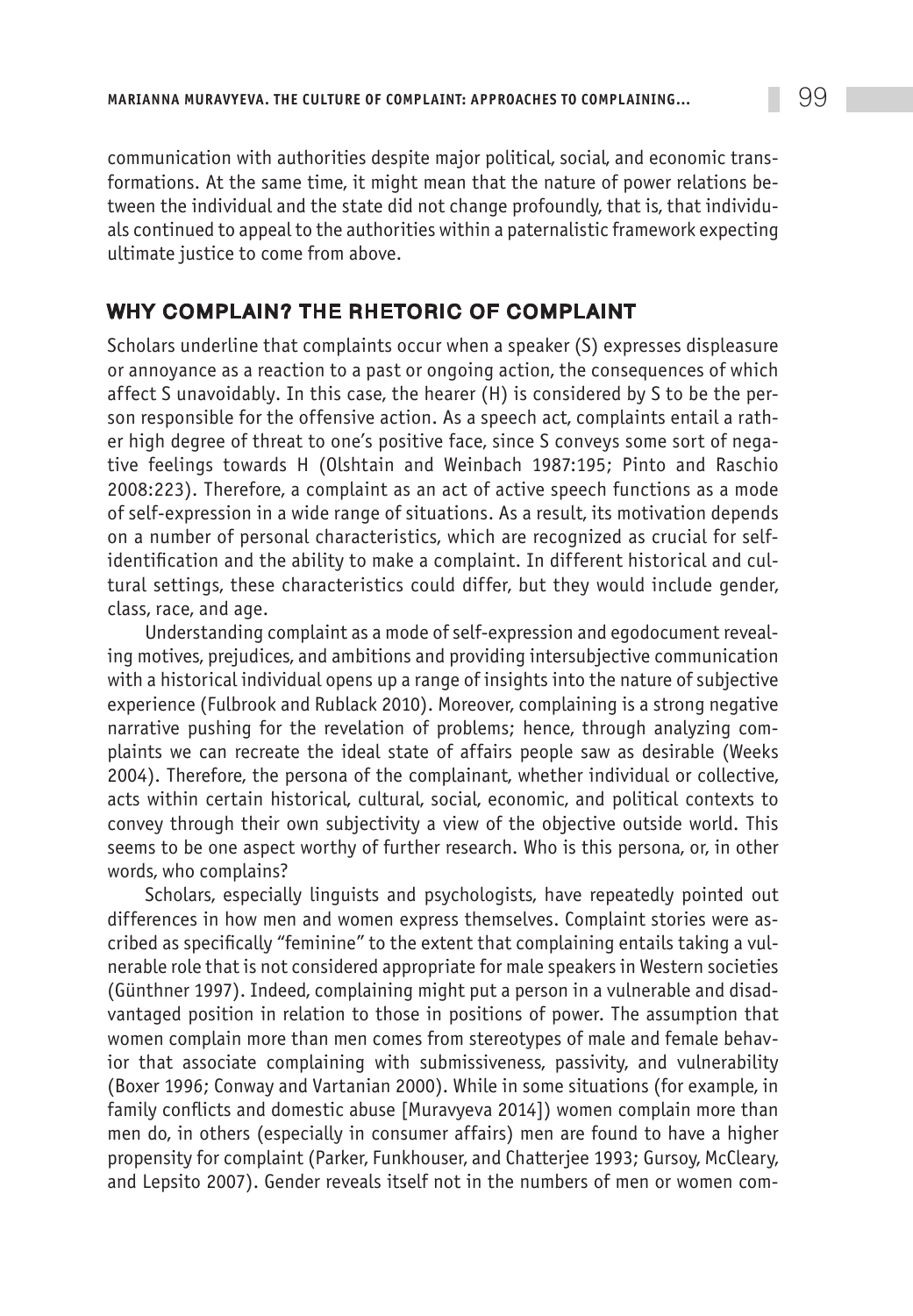100 **Review Essays**

plaining but in their situations and motivations for complaint, in the modes and ways through which they express themselves. In Russia, gender analyses of complaining are yet to come, although some studies have been attempted.

Other findings by scholars who study the behavior of consumer complainants describe complainants as being much more likely to have a higher income and higher level of education, to work in a professional occupation, to be older, to be female professionals, and to be more likely to live in large cities (Volkov, Harker, and Harker 2005). This profile generally represents the more privileged group of people and can be applied to various historical contexts. However, historical studies show that in terms of justice even less privileged social groups (such as peasants and other lower classes) actively complained, thereby using the justice system to their advantage or negotiating their cases (Frank 1999; Burbank 2004; Muravyeva 2013). In Soviet society, social stratification and one's position in the political or social hierarchy probably played more significant roles in terms of complaint than even in prerevolutionary Russian society, because social activities could only exist within the strictly limited boundaries sanctioned by the state (Radaev 1991; Bogdanova 2003).

The choice of addressee or recipient of a complaint reflected the ultimate goal of this communication. The majority of complaints were destined to end up with various types of authorities, which brings us back to the subject of power relations between complainants and addressees. Taking into account the Russian political regime, complaints have often been addressed to the head of state, be he the Tsar or the General Secretary of the Communist Party or the President. In the same manner, heads of state in these different historical periods have tried to create effective mechanisms for dealing with complaints by placing various government bodies and agencies, including the court system and administrative bodies, between themselves and the complainants. These efforts, though, have not been successful (Bogdanova 2006; Muravyeva 2013) as people continue to address their grievances to heads of state. This suggests that people continue to mistrust officials, relying on the fairness of this one person, reproducing the paternalistic framework of political organization (Surovtseva 2010).

In this particular situation, the content of complaints, or discursive practices as means of securing justice, becomes important not only in linguistic but also in conceptual terms. Nancy Ries came up with the notion of the "litany": a passage in conversation in which a speaker would enunciate a series of complaints, grievances, or worries about problems, and then comment on these enumerations with a poignant rhetorical question, often in a form of a lament (1997:84). There are several other strategies complainants use to present their case and anticipate a desirable result. First comes the language of humility and diminished self-representation. The language of humility is designed to propitiate the addressee, who historically speaking was the highest-ranking official—the head of state. Just as in the seventeenth century complainants used performative verbs (asking the addressee "to have mercy," "to spare," and so on) to express their request, Soviet complainants evoked compassion by using verbs such as "to ask" rather than "to demand" (Bogdanova 2006; Tokarev and Leonova 2011; Leonova 2012).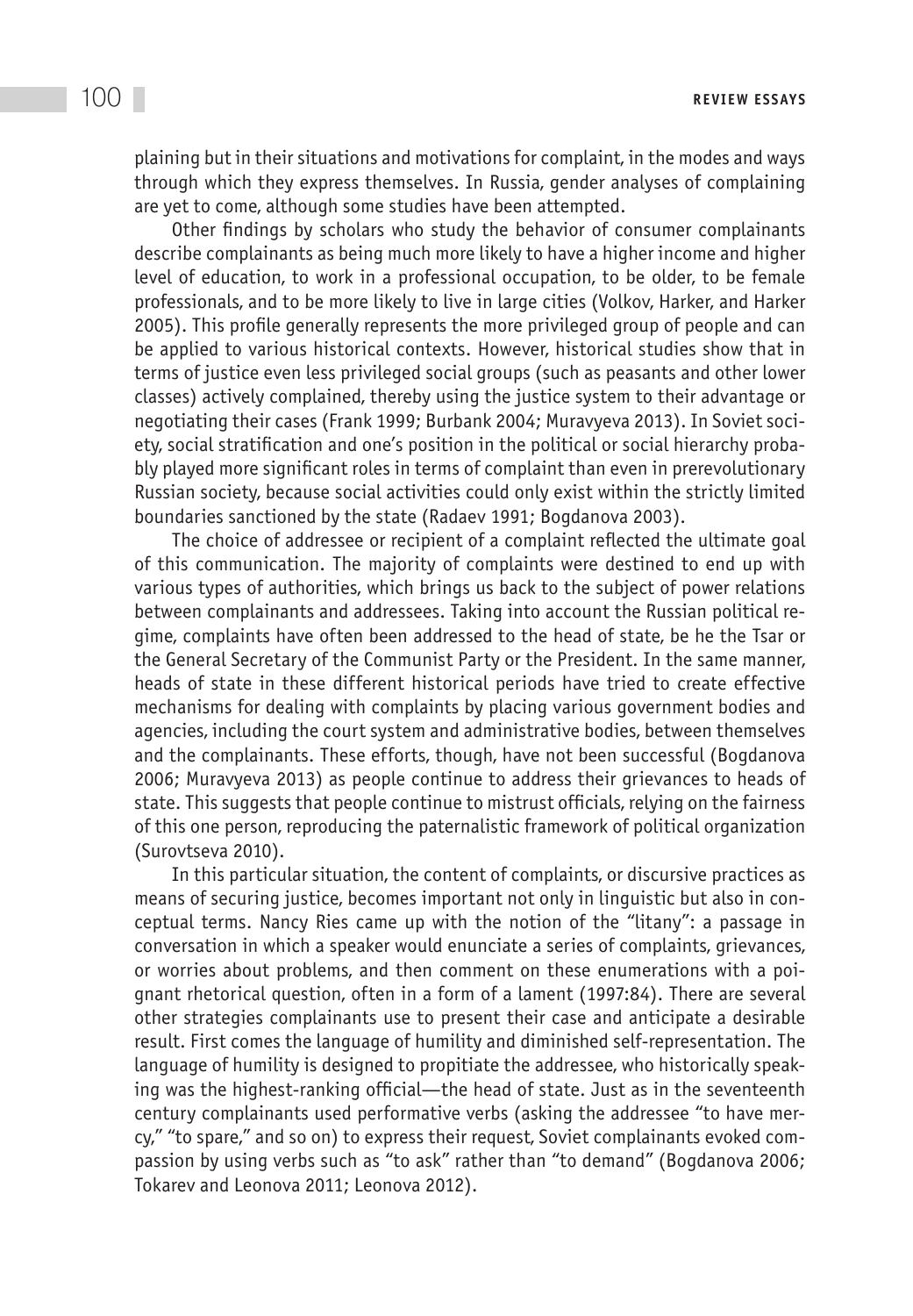Evoking compassion also involved diminishing one's status and conditions. Describing oneself as helpless or defenseless or disabled or very poor called for action on the part of the authorities. In cases of complaints against other people (family members or state officials), complainants often highlighted the consequences of their poor and defenseless state, which could be further impoverishment, starvation, or death, thus transferring any responsibility to the authorities as well.6 This verbal self-diminishment, though, often included listing one's positive features, good behaviors, contributions to society, personal commendations, laying further blame for current misfortunes on external factors. At the same time, the perpetrator (a person or a legal entity, including governmental agencies) was portrayed in all possible negative terms (Bogdanova 2006:143–146; Pecherskaya 2012).

All these features made complaints very emotionally charged documents. In view of recent developments in the history of emotions (Plumper 2009; Plumper, Schahadat, and Elie 2010), complaints comprise an excellent source for the study of "emotional communities" (Rosenwein 2007) or "emotional regimes" (Reddy 2001). As I noted earlier, complaints produce mainly negative emotions but with an anticipated positive perspective, therefore, complaints can be viewed as a vehicle of emotional communication and catharsis for all parties involved. This aspect of the study of complaining requires further research, which might provide potential insight into the emotional worlds of complainants.

#### **CONCLUSION**

Complaining is an important form of human communication. Complaints provide legitimate space to voice pain and concern over deeply private matters in connection with shame and the social perception of allowed appropriate public behavior. Thus, complaints blur the boundaries between public and private (Korieh 2010). In Russia, complaints have mostly been studied in connection with authoritarian political regimes and power relations between the individual and the state. Contemporary scholars have focused primarily on complaining as a mass phenomenon in the Soviet period. However, as I have attempted to argue in this overview, complaining has been integral to Russian life, constituting a significant aspect of the legal culture since the prerevolutionary period, when it was just as popular and common as in the Soviet era. This fact suggests that scholars should pay more attention to continuity and consistency rather than simply focusing on the Soviet period as discontinuous with the prerevolutionary past.

Studies of complaint, if developed towards analysis of complaining regimes and their functions in various political and social settings, will allow us to better comprehend not only specific power relationships between individuals and authorities but also between individuals and other social actors such as, for example, NGOs and mass media. The present state of research provides the necessary background for such work.

<sup>6</sup> See a collection of petitions and complaints from the seventeenth and eighteenth centuries published by the Commission for Archives Description in *Russkaia istoricheskaia biblioteka* (1908), especially volumes 12, 14, and 25.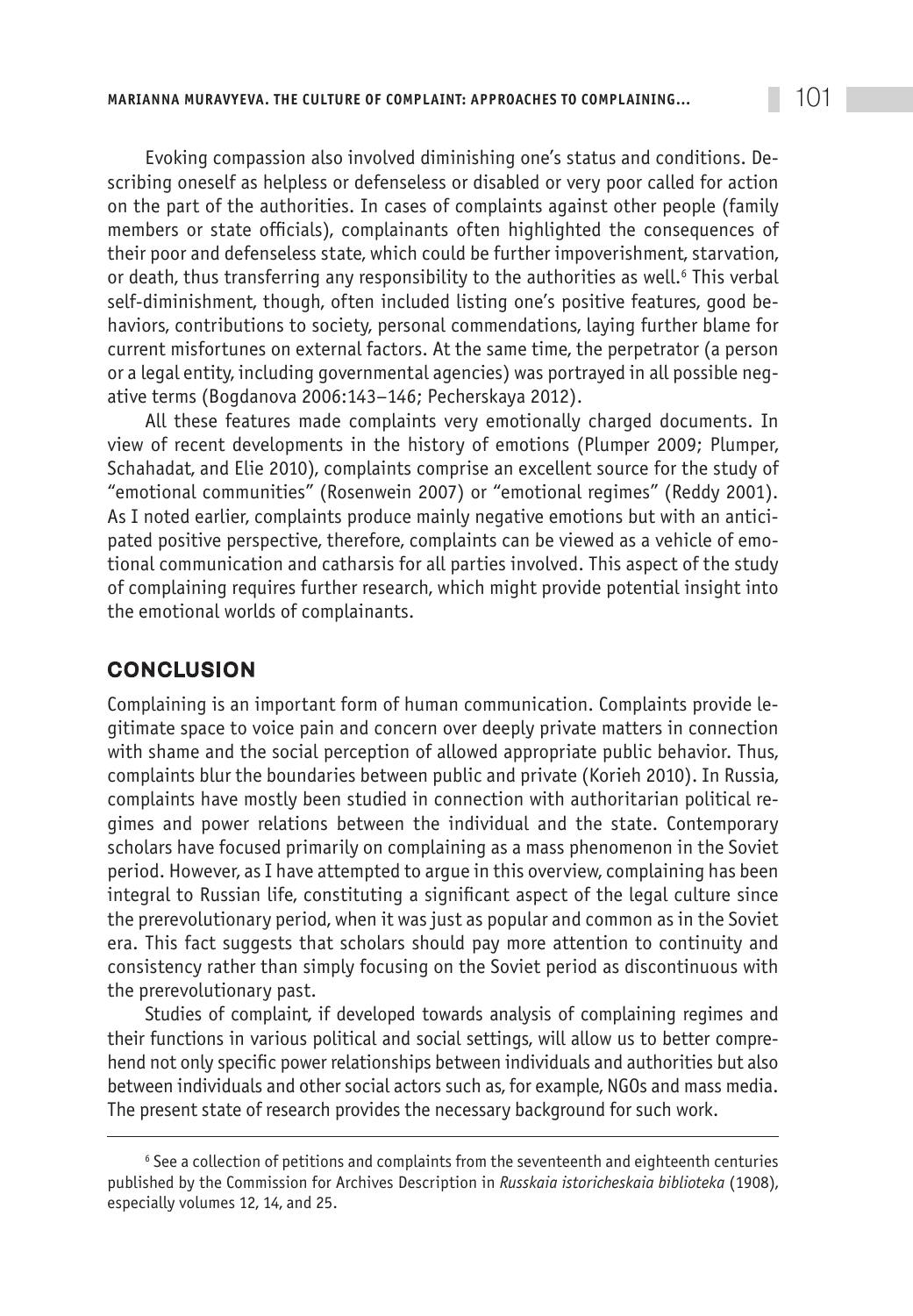#### **REFERENCES**

- *Biblioteka literatury drevnei Rusi*. 1997–2010. Edited by Dmitrii Likhachev et al. 16 vols. St. Petersburg: Nauka.
- Bogdanova, Elena. 2003. "Konstruirovanie problemy zashchity prav potrebitelei." *Rubezh (Almanakh sotsial'nykh issledovanii)* 18:167–177.
- Bogdanova, Elena. 2006. "Obrashcheniia grazhdan v organy vlasti kak opyt otstaivaniia svoikh interesov v usloviiakh pozdnesovetskogo obshchestva (1960-e–1970-e gody)." PhD dissertation, Department of Political Science and Sociology, European University at St. Petersburg.
- Boxer, Diana. 1996. "Ethnographic Interviewing as a Research Tool in Speech Act Analysis: The Case of Complaints." Pp. 217–239 in *Speech Acts across Cultures: Challenges to Communication in a Second Language*, edited by Susan M. Gass and Joyce Neu. Berlin: Mouton de Gruyter.
- Burbank, Jane. 2004. *Russian Peasants Go to Court: Legal Culture in the Countryside, 1905*–*1917*. Bloomington: Indiana University Press.
- Chekunova, Antonina. 2001. "Vidovye osobennosti i terminologiia pis'mennykh istochnikov kontsa XVII–pervoi chetverti XVIII veka." *Otechestvennaia istoria* 4:162–170.
- Conway, Michael and Lenny R. Vartanian. 2000. "A Status Account of Gender Stereotypes: Beyond Communality and Agency." *Sex Roles* 43(7–8):499–528.
- Fitzpatrick, Sheila. 1996a. "Signals from Below: Soviet Letters of Denunciation of the 1930s." *Journal of Modern History* 68(4):831–866.
- Fitzpatrick, Sheila. 1996b. *Stalin's Peasants: Resistance and Survival in the Russian Village after Collectivization*. Oxford: Oxford University Press.
- Frank, Stephen P. 1999. *Crime, Cultural Conflict, and Justice in Rural Russia, 1856*–*1914*. Berkeley: University of California Press.
- Fulbrook, Mary and Ulinka Rublack. 2010. "In Relation: The 'Social Self' and Ego-Documents." *German History* 28(3):263–272.
- Günthner, Susanne. 1997. "Complaint Stories: Constructing Emotional Reciprocity among Women." Pp. 179–218 in *Communicating Gender in Context*, edited by Helga Kotthoff and Ruth Wodak. Amsterdam: Benjamins.
- Gursoy, Dogan, Ken W. McCleary, and Lawrence R. Lepsito. 2007. "Propensity to Complain: Effects of Personality and Behavioral Factors." *Journal of Hospitality & Tourism Research* 31(3):358–386.
- Howe, James. 2010. *Chiefs, Scribes, and Ethnographers: Kuna Culture from Inside and Out*. Austin: University of Texas Press.
- Iarkov, V. V., ed. 2009. *Grazhdanskii protsess*. Moscow: Wolters Kluwer Russia.
- Kollmann, Nancy Shields. 1999. *By Honor Bound: State and Society in Early Modern Russia*. Ithaca, NY: Cornell University Press.
- Korieh, Chima J. 2010. "'May It Please Your Honor': Letters of Petition as Historical Evidence in an African Colonial Context." *History in Africa* 37:83–106.
- Kosheleva, Ol'ga. 2004. *Liudi Sankt-Peterburgskogo ostrova Petrovskogo vremeni*. Moscow: OGI.
- Kozlova, Natal'ia. 1996*. Gorizonty povsednevnosti sovetskoi epokhi: Golosa iz khora*. Moscow: Institut filosofii RAN.
- Leonova, Iuliia. 2012. "Leksicheskie sredstva ob"ektivatsii pros'by v chelobitnykh XVII veka." *Izvestiia Tul'skogo gosudarstvennogo universiteta*: *Gumanitarnye nauki* 2:406–411.
- Livshin, Aleksandr and Igor' Orlov. 1999. "Vlast' i narod: 'signaly s mest' kak istochnik po istorii Rossii 1917–1927 godov." *Obshchestvennye nauki i sovremennost'* 2:94–102.
- Livshin, Aleksandr and Igor' Orlov, eds. 1998. *Pis'ma vo vlast', 1917*–*1927: Zaiavleniia, zhaloby, donosy, pis'ma v gosudarstvennye struktury i bol'shevistskim vozhdiam*. Moscow: ROSSPEN.
- Lukin, Alexander. 2000. *Political Culture of the Russian "Democrats."* Oxford: Oxford University Press.
- Merl, Stephan. 2012. *Politische Kommunikation in der Diktatur: Deutschland und die Sowjetunion im Vergleich*. Göttingen, Germany: Wallstein.
- Muravyeva, Marianna. 2013. "Russian Early Modern Criminal Procedure and Culture of Appeal." *Review of Central and East European Law* 38(3–4):295–316.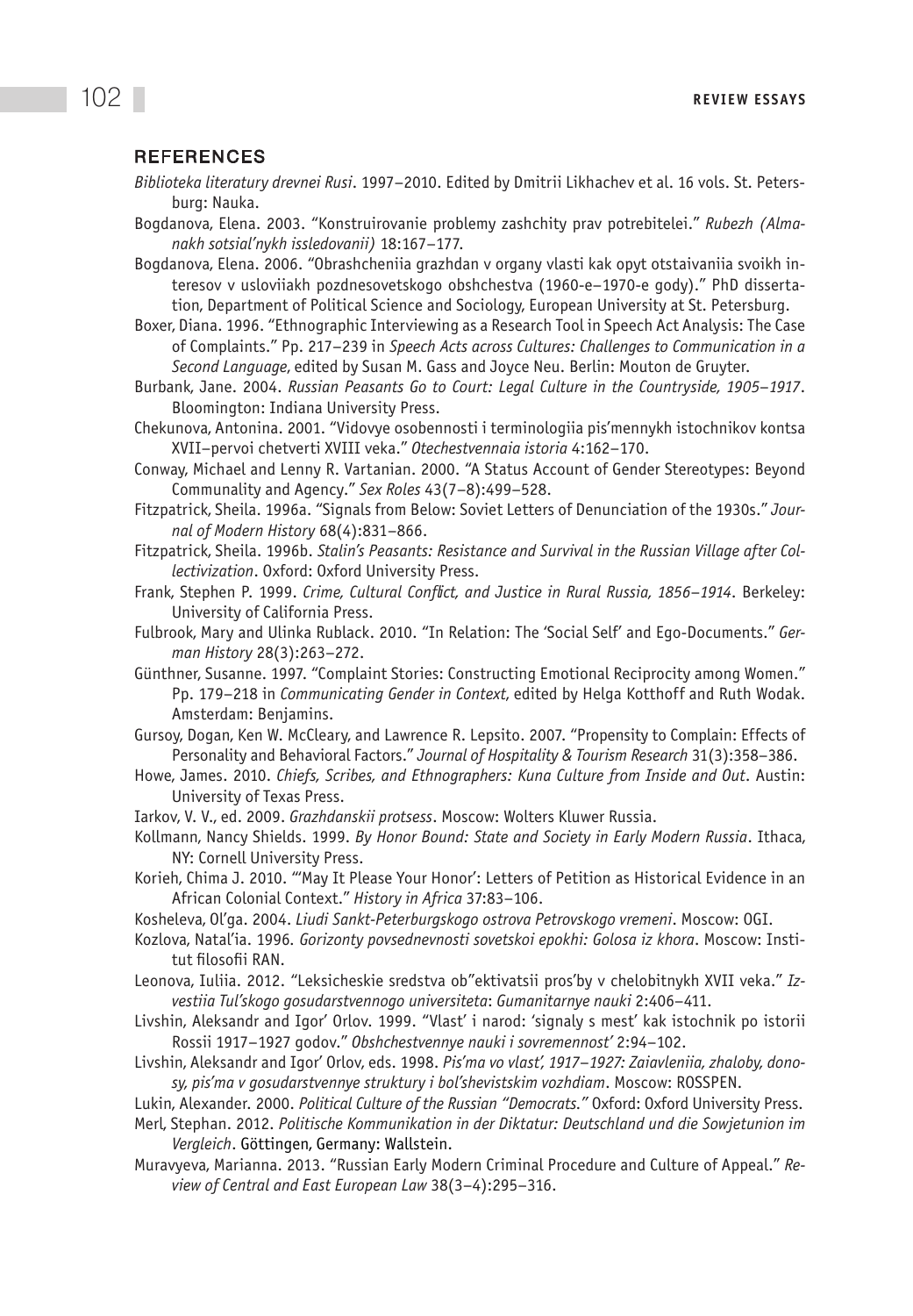Muravyeva, Marianna. 2014. "*Bytovukha*: Family Violence in Soviet Russia." *Aspasia* 8:90–124.

Nérard, François-Xavier. 2004. *Cinq pour cent de vérité: La dénonciation dans l'URSS de Staline (1928*–*1941)*. Paris: Editions Tallandier.

Novombergskii, Nikolai. 1911. *Slovo i delo gosudarevy*. Moscow: Pechatnia A. I. Snegirevoi.

- Olshtain, Elite and Liora Weinbach. 1987. "Complaints—A Study of Speech Act Behavior among Native and Non-Native Speakers of Hebrew." Pp. 195–208 in *The Pragmatic Perspectives: Selected Papers from the 1985 International Pragmatics Conference*, edited by Jef Verschueren and Marcella Bertucelli Papi. Amsterdam: Benjamins.
- Orlova, Galina. 2004. "Rossiiskii donos i ego metamorfozy: Zametki o poetike politicheskoi kommunikatsii." *Polis: Politicheskie issledovaniia* 2:133–145.
- Parker, Richard, G. Ray Funkhouser, and Anindya Chatterjee. 1993. "Some Consumption Orientations Associated with Propensity to Complain." *Journal of Consumer Satisfaction, Dissatisfaction, and Complaining Behavior* 6:111–117.
- Pecherskaya, Natalia. 2012. "Looking for Justice: The Everyday Meaning of Justice in Late Soviet Russia." *Anthropology of East Europe Review* 30(2):20–38.
- Pinto, Derrin and Richard Raschio. 2008. "Oye, ¿qué onda con mi dinero? An Analysis of Heritage Speaker Complaints." *Sociolinguistic Studies* 2(2):221–249.
- Plumper, Jan. 2009. "Introduction." *Slavic Review* 68(2):229–237.
- Plumper, Jan, Schamma Schahadat, and Marc Elie, eds. 2010. *Rossiiskaia imperiia chuvstv: Podkhody k kul'turnoi istorii emotsii*. Moscow: Novoe literaturnoe obozrenie.
- *Polnoe sobranie zakonov Rossiiskoi Imperii*. 1830. 45 vols. St. Petersburg: Tip. II Otdeleniia Sobstvennoi ego Imperatorskogo Velichestva Kantseliarii.
- Radaev, Vadim. 1991. "Vlastnaia stratifikatsiia v sisteme sovetskogo tipa." *Rubezh (Almanakh sotsial'nykh issledovanii)* 1:117–147.
- Reddy, William M. 2001. *The Navigation of Feeling: A Framework for the History of Emotions*. Cambridge: Cambridge University Press.
- Ries, Nancy. 1997. *Russian Talk: Culture and Conversation during Perestroika*. Ithaca, NY: Cornell University Press.
- Rosenwein, Barbara H. 2007. *Emotional Communities in the Early Middle Ages*. Ithaca, NY: Cornell University Press.
- *Russkaia istoricheskaia biblioteka*. 1908. 39 vols. St. Petersburg: Tip. M. A. Aleksandrova.
- Scott, James C. 2008. *Weapons of the Weak: Everyday Forms of Peasant Resistance*. New Haven, CT: Yale University Press.
- Surovtseva, Ekaterina. 2010. "'Pis'mo kniaziu/tsariu'/'pis'mo vozhdiu' kak osobyi epistoliarnyi zhanr: Postanovka problemy." *V mire nauchnykh otkrytii* 2:43–45.
- Tokarev, Grigorii and Iuliia Leonova. 2011. "Leksiko-frazeologicheskie sredstva vyrazheniia pros'by v chelobitnykh XVII veka." *Vestnik Volgogradskogo gosudarstvennogo universiteta.* Series 2: *Iazykoznanie* 2:50–54.
- Utekhin, Il'ia. 2004. "Iz nabliudenii za poetikoi zhaloby." Pp. 274–306 in *Studia Ethnologica: Trudy fakul'teta etnologii*, edited by Al'bert Baiburin. St. Petersburg: Izdatel'stvo Evropeiskogo universiteta v Sankt-Peterburge.
- Verner, Andrew. 1995. "Discursive Strategies in the 1905 Revolution: Peasant Petitions from Vladimir Province." *The Russian Review* 54(1):65–90.
- Volkov, Michael, Debra Harker, and Michael Harker. 2005. "Who's Complaining? Using MOSAIC to Identify the Profile of Complainants." *Marketing Intelligence & Planning* 23(3):296–312.
- Volkov, Sviatoslav. 1974. *Leksika russkikh chelobitnykh XVII veka: Formuliar, traditsionnye etiketnye i stilevye sredstva*. Leningrad: Izdatel'stvo Leningradskogo universiteta.
- Vologzhanin, V. P. 1965. *Sovetskoe grazhdanskoe protsessual'noe pravo*. Moscow: Iuridicheskaia literatura.

Vysotskii, D. A. 1987. "Kollektivnye dvorianskie chelobitnye XVII veka kak istoricheskii istochnik." *Vspomogatel'nye istoricheskie distsipliny* 19:125–138.

Weeks, John R. 2004. *Unpopular Culture: The Ritual of Complaint in a British Bank*. Chicago: University of Chicago Press.